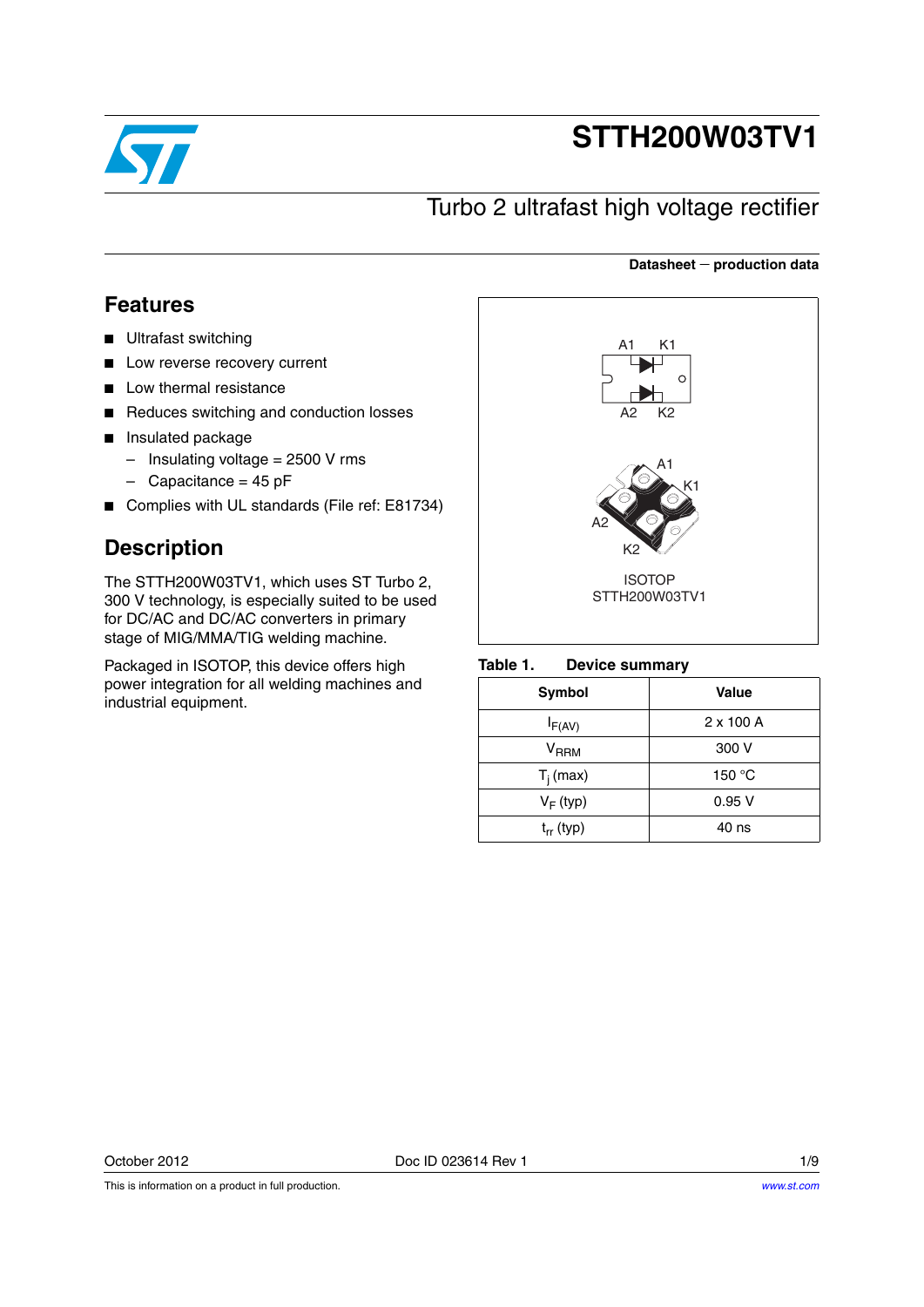# **1 Characteristics**

### Table 2. Absolute ratings (limiting values at T<sub>j</sub> = 25 °C, unless otherwise specified, per diode)

| Symbol                     | <b>Parameter</b>                                                |                          |     | Unit |
|----------------------------|-----------------------------------------------------------------|--------------------------|-----|------|
| V <sub>RRM</sub>           | Repetitive peak reverse voltage                                 |                          | 300 | v    |
| F(RMS)                     | Forward rms current<br>Per diode                                |                          | 145 | Α    |
| $I_{F(peak)}$              | Average forward current, $\delta = 0.2$                         | Per diode $T_c = 105$ °C | 200 | Α    |
| <sup>I</sup> FSM           | $tp$ = 10 ms Sinusoidal<br>Surge non repetitive forward current |                          | 800 | Α    |
| ${\mathsf T}_{\text{stg}}$ | Storage temperature range                                       | $-65$ to $+150$          | °C  |      |
| T.                         | Maximum operating junction temperature                          | 150                      | °C  |      |

**Table 3. Thermal parameters**

| Symbol        | <b>Parameter</b>          | <b>Value</b> | Unit |               |
|---------------|---------------------------|--------------|------|---------------|
|               | Per diode                 |              | 0.7  | $\degree$ C/W |
| $R_{th(j-c)}$ | Junction to case<br>Total |              | 0.4  |               |
| $R_{th(c)}$   | Coupling                  |              | 0.1  | $\degree$ C/W |

When the two diodes 1 and 2 are used simultaneously:

 $\Delta {\sf T}_{\sf j}$ (diode 1) = P (diode 1) X  ${\sf R}_{\sf th(j-c)}$  (per diode) + P (diode 2) x  ${\sf R}_{\sf th(c)}$ 

### **Table 4. Static electrical characteristics (per diode)**

| Symbol               | <b>Parameter</b>        | <b>Test conditions</b> | Min.            | Typ. | Max. | <b>Unit</b> |    |
|----------------------|-------------------------|------------------------|-----------------|------|------|-------------|----|
| $I_R$ <sup>(1)</sup> | Reverse leakage current | $T_i = 25 °C$          | $V_R = V_{RRM}$ |      |      | 100         | μA |
|                      |                         | $T_i = 125 °C$         |                 |      | 100  | 1000        |    |
| $V_F^{(2)}$          | Forward voltage drop    | $T_i = 25 °C$          | $I_F = 100 A$   |      |      | 1.50        | v  |
|                      |                         | $T_i = 150 °C$         |                 |      | 0.95 | 1.15        |    |
|                      |                         | $T_i = 25 °C$          | $I_F = 200 A$   |      |      | 1.80        |    |
|                      |                         | $T_i = 150 °C$         |                 |      | 1.22 | 1.50        |    |

1. Pulse test:  $t_p = 5$  ms,  $\delta < 2\%$ 

2. Pulse test:  $t_p = 380 \text{ }\mu\text{s}, \delta < 2\%$ 

To evaluate the conduction losses use the following equation:

 $P = 0.8 \times I_{F(AV)} + 0.0035 \times I_{F}^{2}$ (RMS)

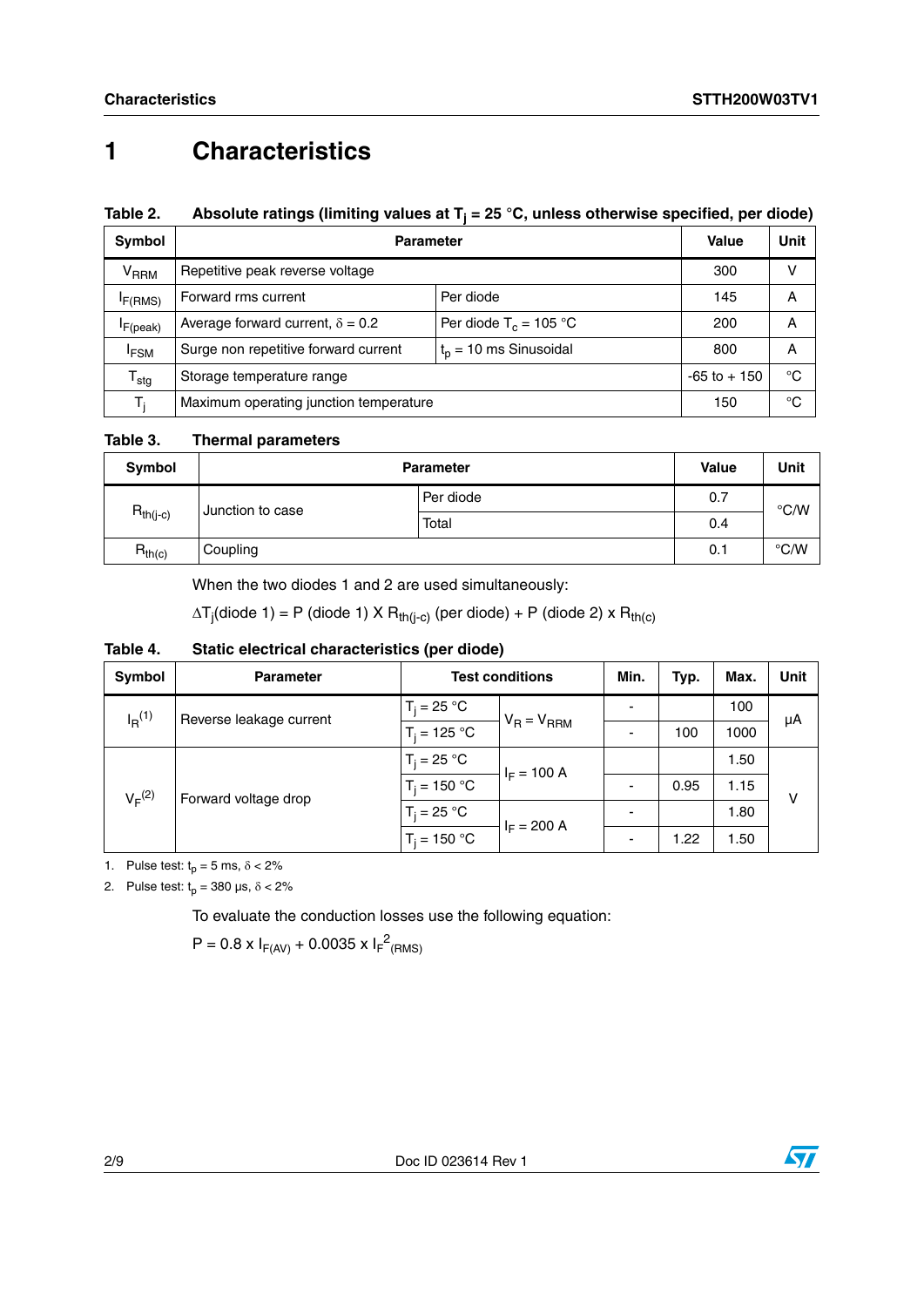| Symbol              | <b>Parameter</b>         | <b>Test conditions</b>                           |                                                                | Min.                     | Typ. | Max. | <b>Unit</b> |
|---------------------|--------------------------|--------------------------------------------------|----------------------------------------------------------------|--------------------------|------|------|-------------|
| <sup>I</sup> RM     | Reverse recovery current |                                                  |                                                                |                          | 9    | 12   | A           |
| $Q_{RR}$            | Reverse recovery charge  | $T_i = 125 °C$                                   | $I_F$ = 100 A, V <sub>R</sub> = 200 V<br>$dl_F/dt = -200$ A/µs |                          | 400  |      | nC          |
| S <sub>factor</sub> | Softness factor          |                                                  |                                                                |                          | 0.3  |      |             |
| $t_{rr}$            | Reverse recovery time    | $T_i = 25 °C$                                    | $I_F = 1$ A, $V_R = 30$ V<br>$dl_F/dt = -100$ A/ $\mu s$       | $\overline{\phantom{0}}$ | 40   | 50   | ns          |
| $t_{fr}$            | Forward recovery time    | $T_i = 25 °C$<br>$I_F$ = 100 A, $V_{FR}$ = 1.5 V |                                                                |                          |      | 2400 | ns          |
| $V_{FP}$            | Forward recovery voltage | $T_i = 25 °C$                                    | $dl_F/dt = 100$ A/ $\mu s$                                     |                          | 2    | 3    | v           |

**Table 5. Dynamic characteristics (per diode)**



**Forward voltage drop versus forward current (per diode)**



 **Figure 3. Relative variation of thermal impedance, junction to case, versus pulse duration**

**Figure 4. Peak reverse recovery current**  versus dl<sub>F</sub>/dt (typical values, per **diode)**



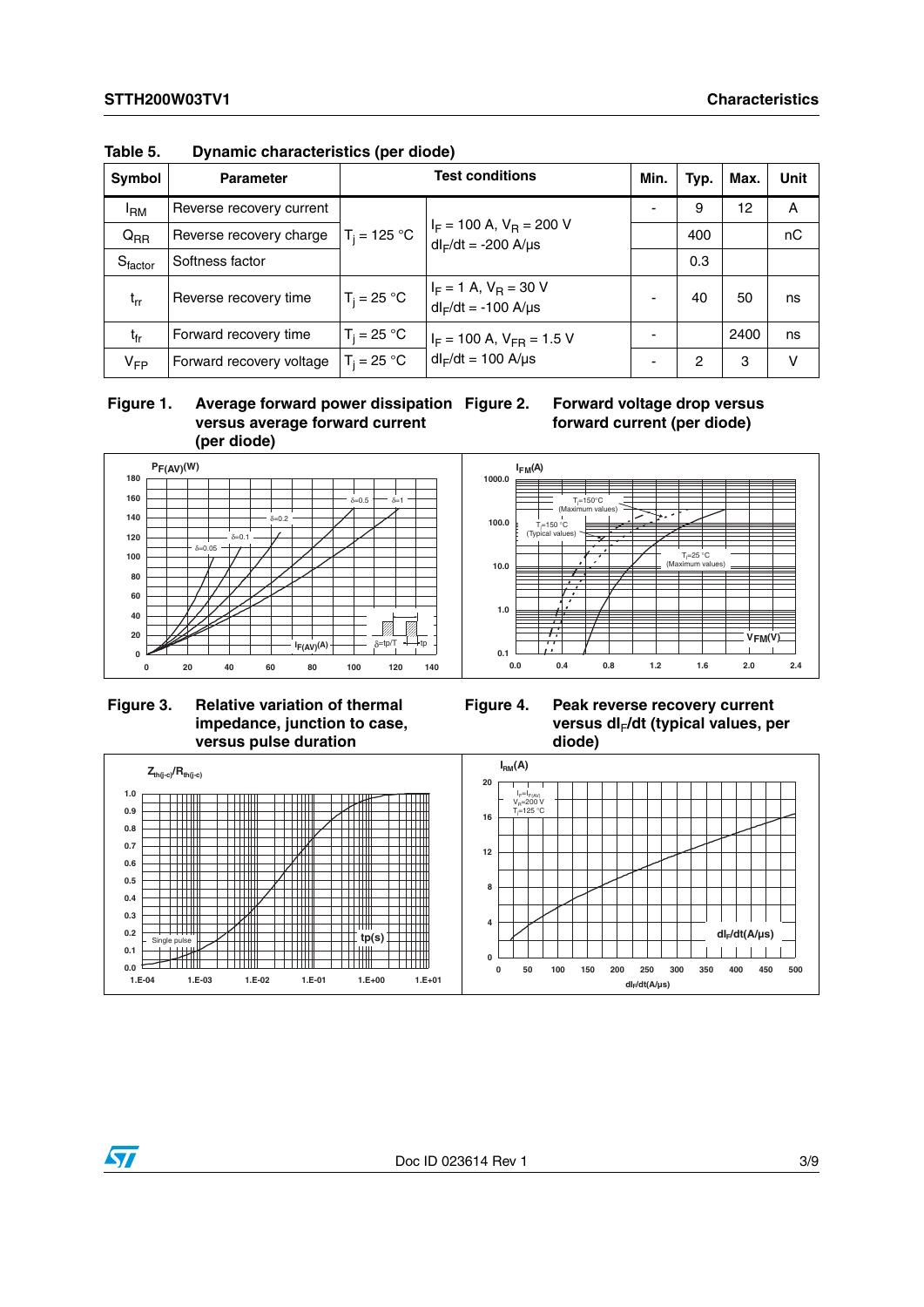#### Figure 5. Reverse recovery time versus dl<sub>F</sub>/dt **(typical values, per diode)**



 **Figure 7. Reverse recovery softness factor**  versus dl<sub>F</sub>/dt (typical values, per **diode)**



**0 50 100 150 200 250 300 350 400 450 500**

**Figure 6. Reverse recovery charges versus** 

**Figure 8. Relative variation of dynamic parameters versus junction temperature**



**Figure 9. Transient peak forward voltage**  versus dl<sub>F</sub>/dt (typical values, per **diode)**



Figure 10. Forward recovery time versus dl<sub>F</sub>/dt **(typical values, per diode)**



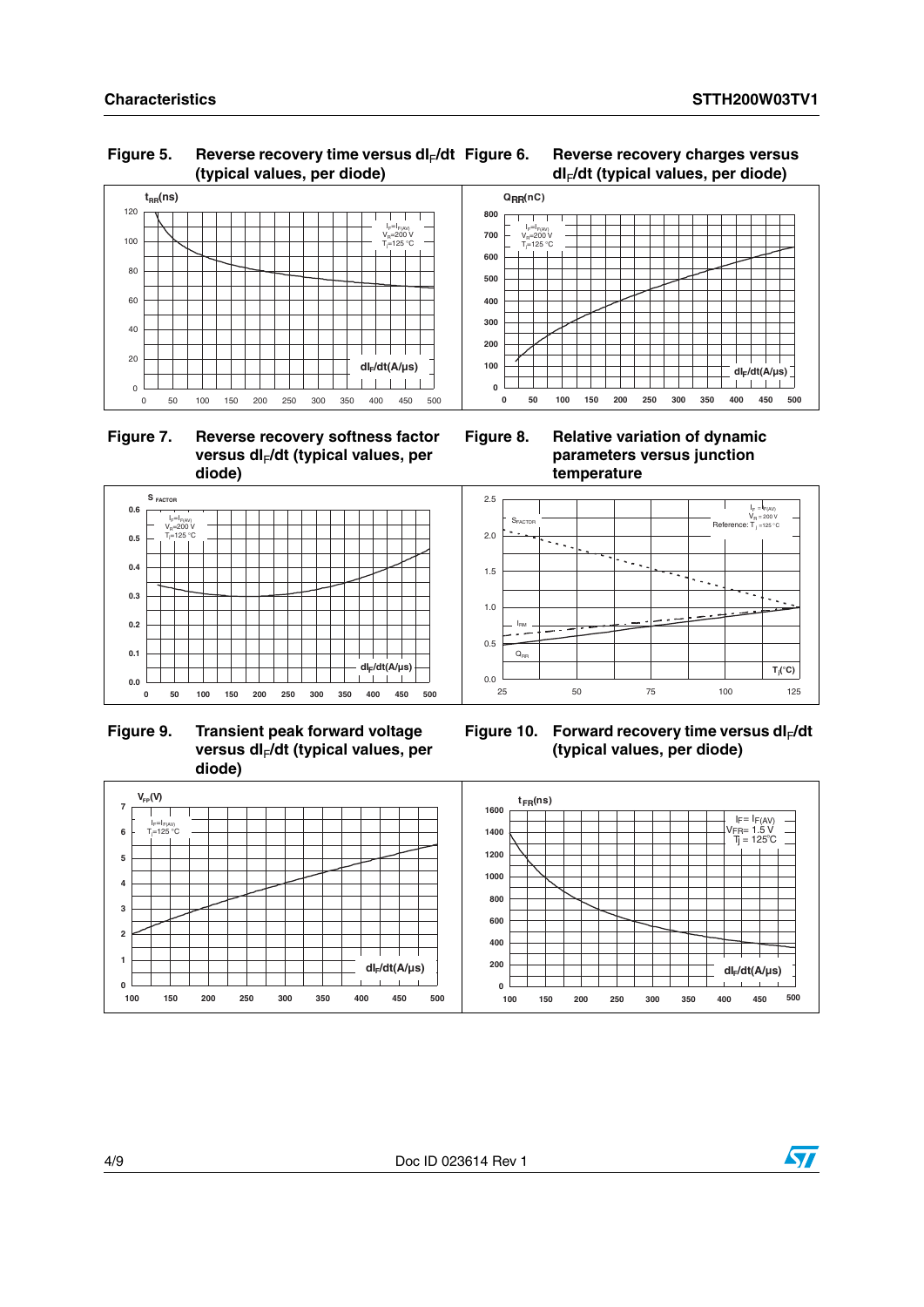

### **Figure 11. Junction capacitance versus reverse voltage applied (typical values, per diode)**

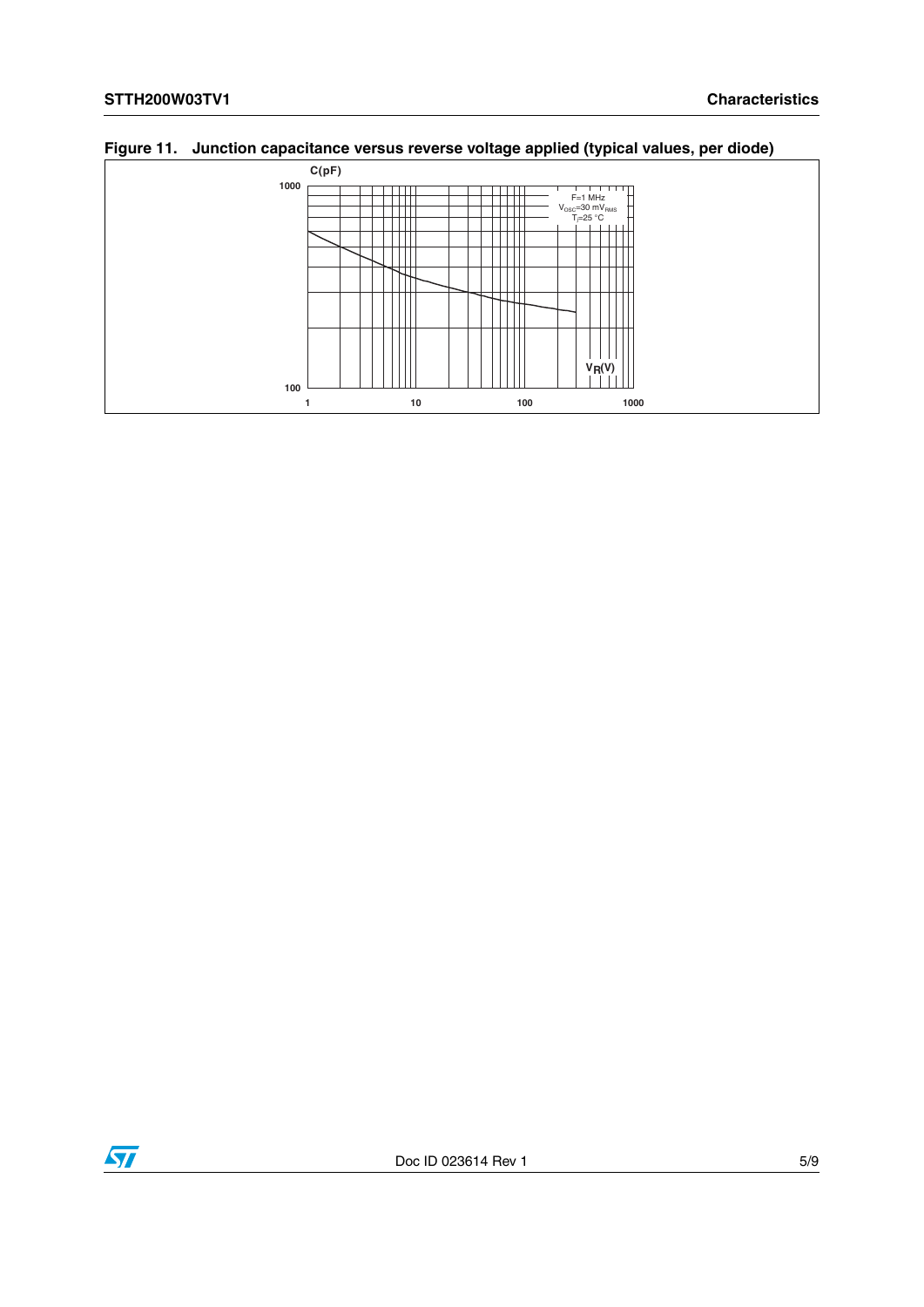# **2 Ordering information scheme**





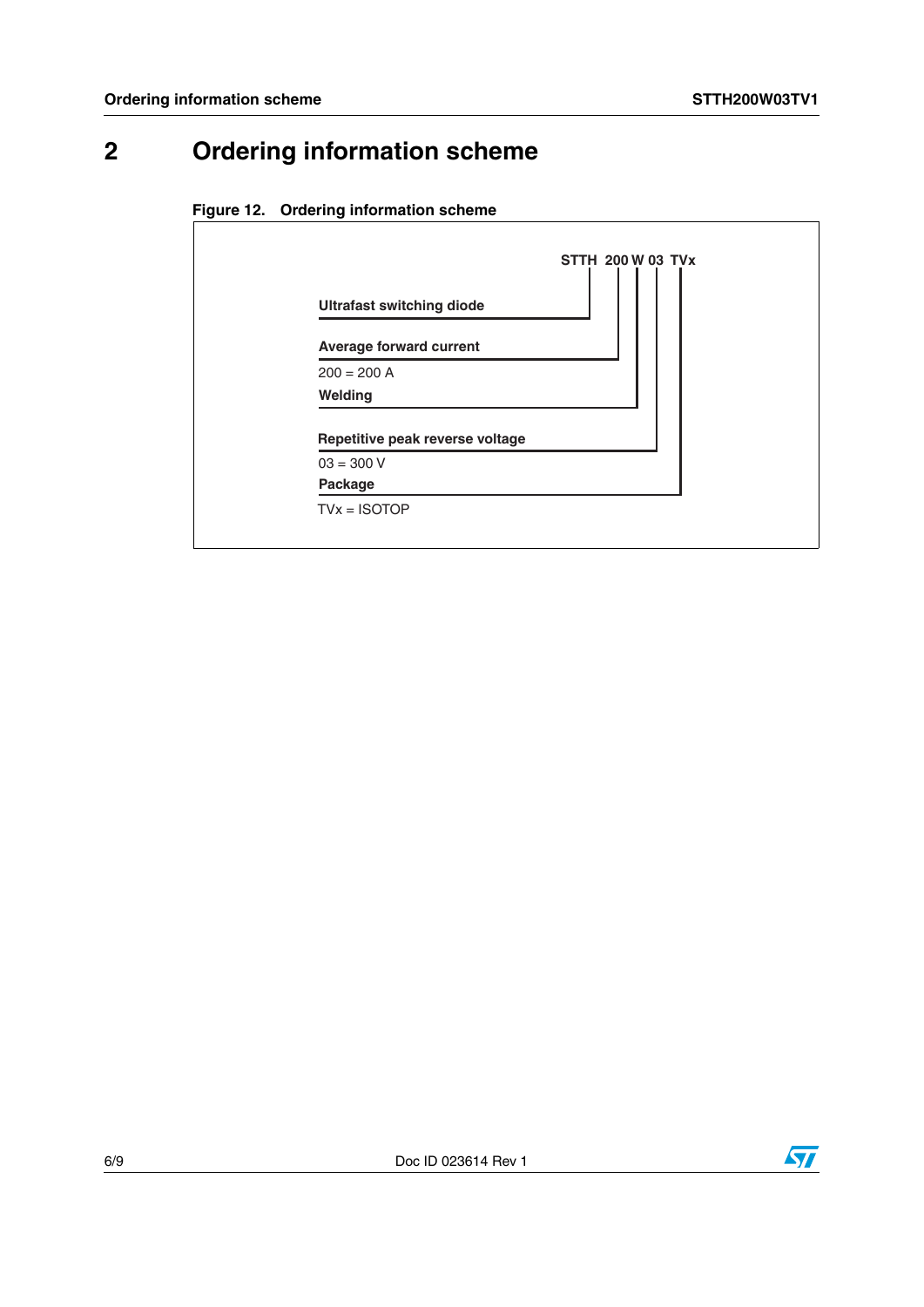## **3 Package information**

- Epoxy meets UL94, V0
- Cooling method: by conduction (C)
- Recommended torque value: 1.3 N·m (1.5 N·m maximum)

In order to meet environmental requirements, ST offers these devices in different grades of ECOPACK® packages, depending on their level of environmental compliance. ECOPACK® specifications, grade definitions and product status are available at: *[www.st.com](http://www.st.com)*. ECOPACK® is an ST trademark.

Table 6. **ISOTOP dimensions** 

|                               |                |                    | <b>Dimensions</b> |               |       |
|-------------------------------|----------------|--------------------|-------------------|---------------|-------|
|                               | Ref.           | <b>Millimeters</b> |                   | <b>Inches</b> |       |
| E<br>G2                       |                | Min.               | Max.              | Min.          | Max.  |
| C                             | A              | 11.80              | 12.20             | 0.465         | 0.480 |
| A                             | A <sub>1</sub> | 8.90               | 9.10              | 0.350         | 0.358 |
| A <sub>1</sub><br>_tc2        | В              | 7.8                | 8.20              | 0.307         | 0.323 |
| E <sub>2</sub>                | С              | 0.75               | 0.85              | 0.030         | 0.033 |
| F1<br>F.,                     | C <sub>2</sub> | 1.95               | 2.05              | 0.077         | 0.081 |
|                               | D              | 37.80              | 38.20             | 1.488         | 1.504 |
| Ţ                             | D <sub>1</sub> | 31.50              | 31.70             | 1.240         | 1.248 |
| P1                            | E              | 25.15              | 25.50             | 0.990         | 1.004 |
|                               | E <sub>1</sub> | 23.85              | 24.15             | 0.939         | 0.951 |
| D <sub>1</sub><br>S<br>G<br>D | E <sub>2</sub> | 24.80 typ.         |                   | 0.976 typ.    |       |
| в                             | G              | 14.90              | 15.10             | 0.587         | 0.594 |
|                               | G <sub>1</sub> | 12.60              | 12.80             | 0.496         | 0.504 |
|                               | G <sub>2</sub> | 3.50               | 4.30              | 0.138         | 0.169 |
| ØP                            | F              | 4.10               | 4.30              | 0.161         | 0.169 |
| G1                            | F <sub>1</sub> | 4.60               | 5.00              | 0.181         | 0.197 |
| E1                            | P              | 4.00               | 4.30              | 0.157         | 0.69  |
|                               | P <sub>1</sub> | 4.00               | 4.40              | 0.157         | 0.173 |
|                               | S              | 30.10              | 30.30             | 1.185         | 1.193 |

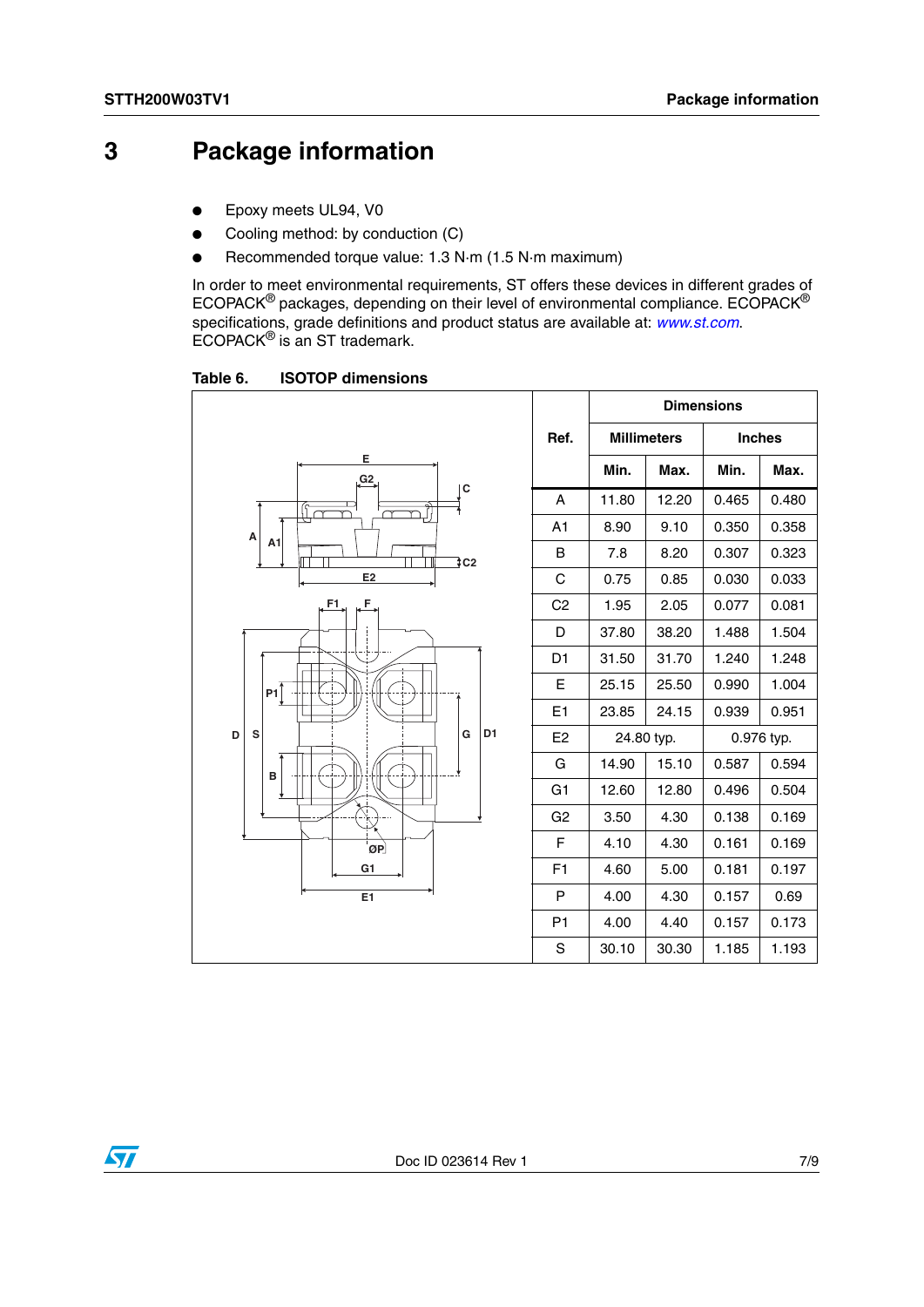# **4 Ordering information**

### **Table 7. Ordering information**

| Order code    | <b>Marking</b> | Package       | Weiaht                               | Base $qty^{(1)}$  | Delivery mode |
|---------------|----------------|---------------|--------------------------------------|-------------------|---------------|
| STTH200W03TV1 | STTH200W03TV1  | <b>ISOTOP</b> | 27 <sub>q</sub><br>without<br>screws | 10<br>with screws | Tube          |

1. This product is supplied with 40 terminal screws and washers for each tube. The screws and washers are supplied in a separate pack with the order.

# **5 Revision history**

#### Table 8. **Document revision history**

| <b>Date</b> | <b>Revision</b> | <b>Changes</b> |
|-------------|-----------------|----------------|
| 05-Oct-2012 |                 | First issue    |